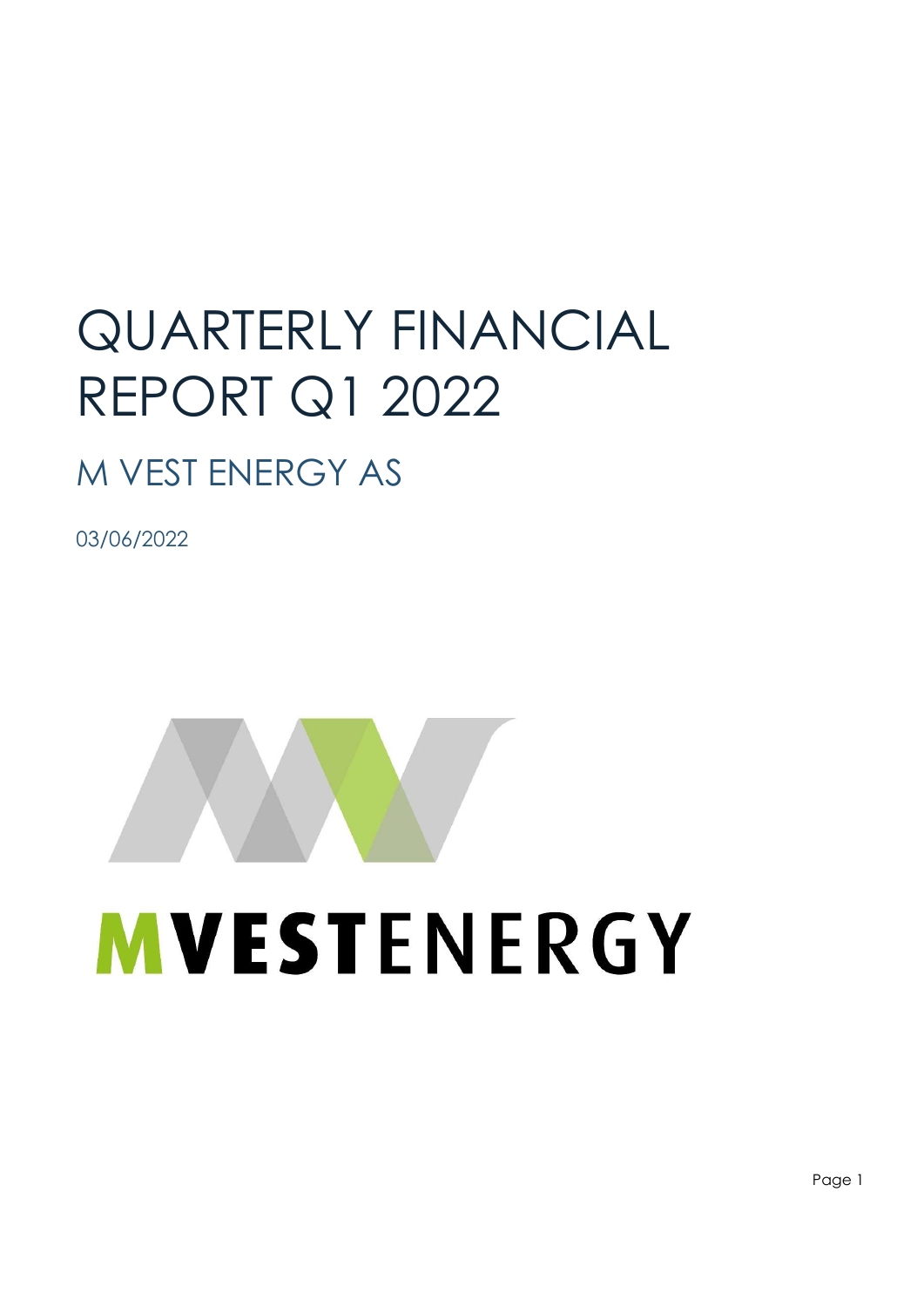# TABLE OF CONTENTS

| 1. |  |
|----|--|
| 2. |  |
| 3. |  |
|    |  |
|    |  |
|    |  |
|    |  |
|    |  |
|    |  |
|    |  |
|    |  |
|    |  |
|    |  |
|    |  |
|    |  |
|    |  |
|    |  |
|    |  |
|    |  |
|    |  |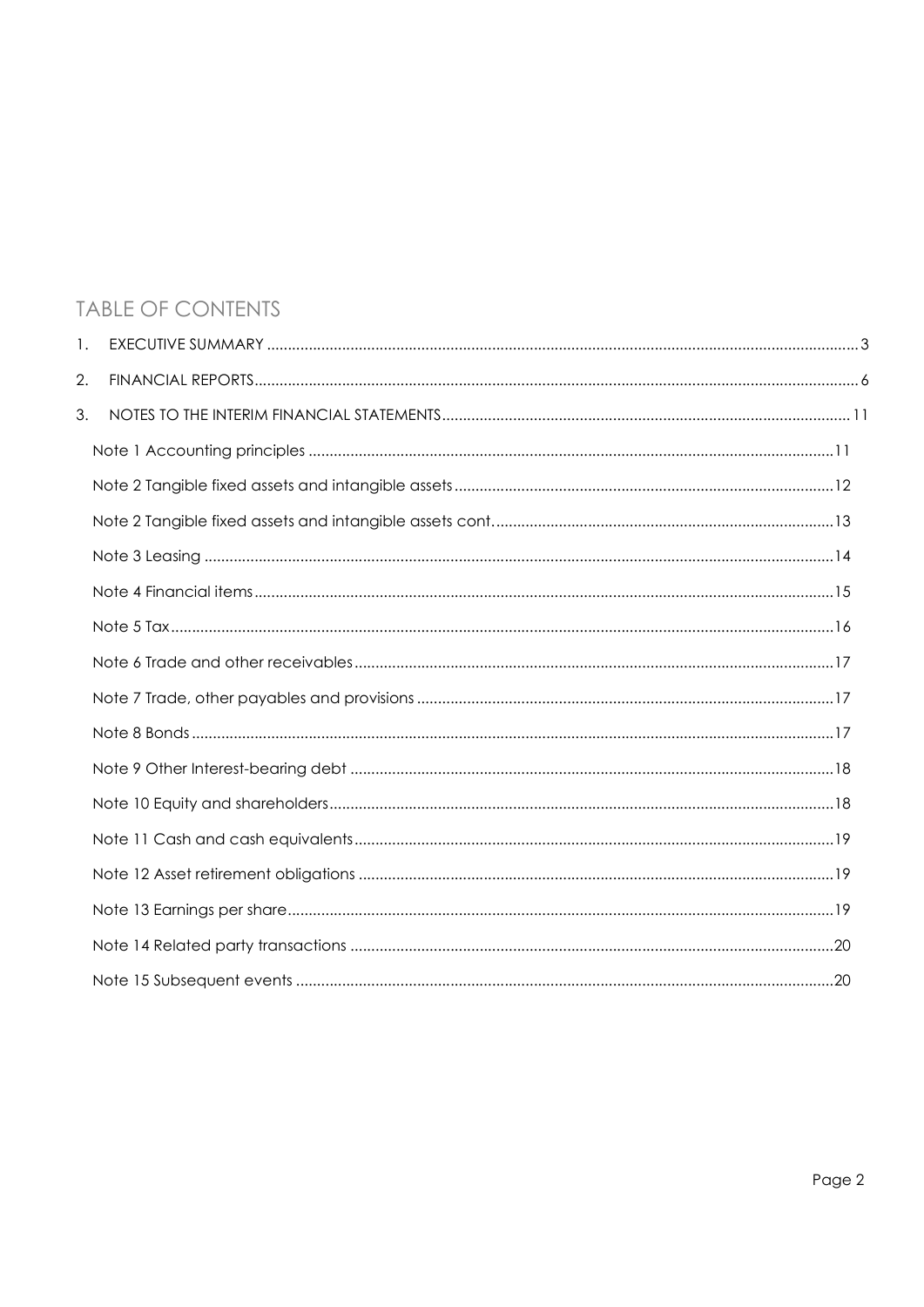# 1. EXECUTIVE SUMMARY

#### Highlights M Vest Energy 1st quarter

On 12 November 2021 M Vest Energy announced the purchase of 7.56% working interest (WI) in Draugen, 4.4424% WI in Brage, and 0.8% WI in Ivar Aasen from Neptune Energy Norge AS ("Neptune"). In addition to the oil and gas producing fields, the transaction includes a 1.2092% WI in Edvard Grieg oil pipeline and 1.8138% WI in Utsira High gas pipeline.

The transaction was completed on 31 March 2022, and effective from 1.1.2022, and will give M Vest Energy estimated revenues for 2022 of around NOK 600 mill, compared to NOK 63 mill in 2021. For 2022 the expected production is 1,700 – 1,800 barrels of oil equivalents per day. The income between effective date and completion date is not reflected in the profit and loss statement for Q1due to accounting principles.

Operations prior to completion has been executed by Neptune, and for the first quarter sales of oil and gas on our behalf amounted to MNOK 156. The Q1 production of oil on the Draugen field was lifted and sold by M Vest Energy in April and will be recognized as revenue in Q2 2022 with an amount of MNOK 102. Revenues and costs for the period prior to completion is for accounting purposes not recognized in the income statement, but as an adjustment to booked asset value in the balance sheet. The net profit from the fields in for the period does for that reason not affect the company's income statement, nor does it contribute to the equity.

Through the transaction, and as of 1 January 2022, M Vest Energy AS is now a fully integrated E&P company with oil and gas production, exploration activity, infrastructure ownership and potential development projects. With high oil and gas prices driven by strong demand and a supply side that suffer from years of under investments, M Vest Energy is well positioned for the future.

#### About M Vest Energy

M Vest Energy was founded in 2015, and in 2016 the company acquired assets and staff from Atlantic Petroleum Norge AS. In December 2016, the new energy business was approved as a license holder on The Norwegian Continental Shelf (NCS), and in January 2017 M Vest Energy was awarded its first license by the Ministry of Petroleum and Energy in the licensing round.

In June 2020, the company acquired a 5% working interest in the Polarled gas pipeline, and in March 2022 the acquisition of working interests in Draugen (7,56%), Brage (4,4424%) and Ivar Aasen (0,8%) was completed.

The company's strategy is to optimize and develop the existing portfolio within the frameworks available. Further, the company is actively working to uncover the new opportunities that arise as a result of rapid changes in the sector. This includes investment in production and infrastructure opportunities. M Vest Energy aims at always being ahead of technology development, particularly the utilization of digital technology.

The company shall conduct its business in a way that minimizes footprint on the climate and environment, and especially be in the forefront when it comes to reducing emissions to air and water. ESG is central in the day-to-day operations.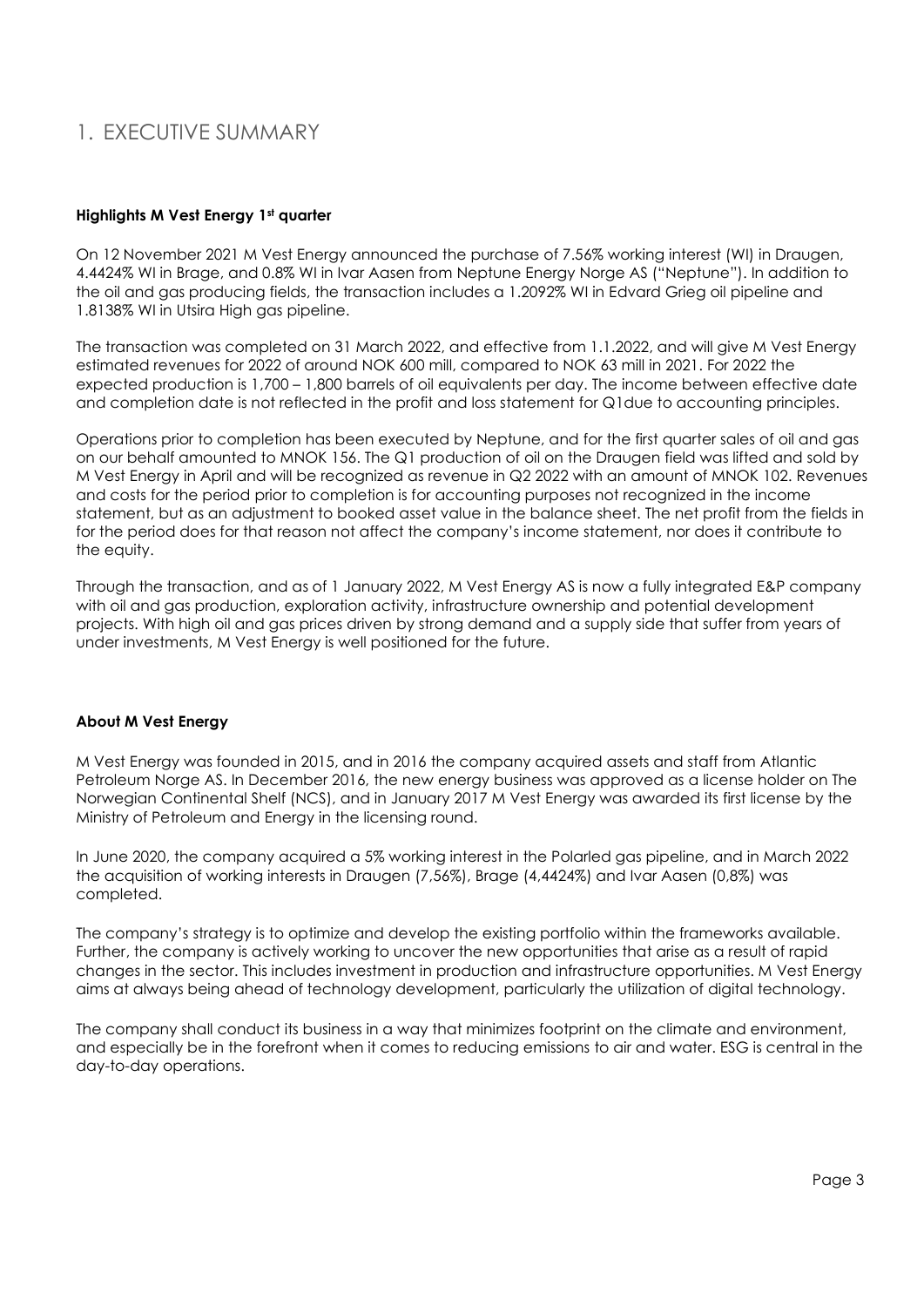#### Financial review

In Q1 2022 M Vest Energy has received revenues of MNOK 156 from Draugen, Brage and Ivar Aasen. Due to IFRS accounting principles this income is not included in the income statement for the first quarter.

Total booked income in the first quarter 2022 amounted to MNOK 16.5, (15.4 in 2021). Operating profit for the period was MNOK 0.2 (-5.9 MNOK in 2021), where the improvement from 2021 was caused by an increase in revenues and decrease in exploration costs. The total operating expenses amounted to MNOK 16.3 (21.3 MNOK in 2021). The difference is due to lower exploration costs.

Net financial items amounted to MNOK -4.1 (-5.5 MNOK in 2021).

Profit/loss (-) before income tax was MNOK -3,9 (-11,4 in 2020). Tax income/expense (+) amounted to MNOK 0.9 (-4.3 in 2021), whereof net tax refund/payable (+) amounted to MNOK 1.2 (-46.2 in 2021).

Net profit/loss (-) was MNOK -4.8 (-7.0 in 2021), not including profit from the Neptune transaction.

Total assets at period-end amounted to MNOK 868.5 (331.2 in 2021). The main reason for the increase is the acquisition of producing assets from Neptune.

M Vest Energy has recognised tax refund of MNOK 17.8 (46.2 in 2021).

The interest-bearing debt was MNOK 477.9 in Q1 2022, compared to 310.2 MNOK in 2021. The net increase in interest-bearing debt is mainly due to the financing of the acquisition of producing assets.

The company's cash flow from operating activities was MNOK -19.8 (2.4 in 2021). Cash flow from investing activities was NOK -166.4 (-8.1 in 2021).

Net cash flow from financing activities was MNOK 171.1 (-6.0 in 2021).

Cash and cash equivalents at the beginning of the period was MNOK 23.7 (26.3 in 2021). At balance sheet date, cash and cash equivalents amounted to MNOK 8.4 (22.0 in 2021), giving a net decrease of MNOK 15.3 (4.3 in 2021.)

#### Operational review

The company currently holds ownership in five exploration licenses on the NCS. One of these, PL 528 (Ivory), are currently being evaluated for development and operation (PDO), and four are being evaluated for their exploration potential. In addition, the company holds a 5% ownership in the Polarled pipeline that transports gas from Aasta Hansteen and surrounding areas to the Nyhamna gas processing plant.

#### Risks and uncertainty

As an oil and gas company operating on the Norwegian Continental Shelf, exploration results, reserve and resource estimates and estimates for capital and operating expenditures are associated with uncertainty. The production performance of oil and gas fields may be variable over time, and this also effects the tariff income from infrastructure assets. Oil and gas prices are volatile, currently at high levels, but there is risk of reduced prices in the future.

The company is exposed to various forms of financial risks, including, but not limited to, fluctuation in oil prices, exchange rates, interest rates and capital requirements; these are described in the company's annual report and accounts.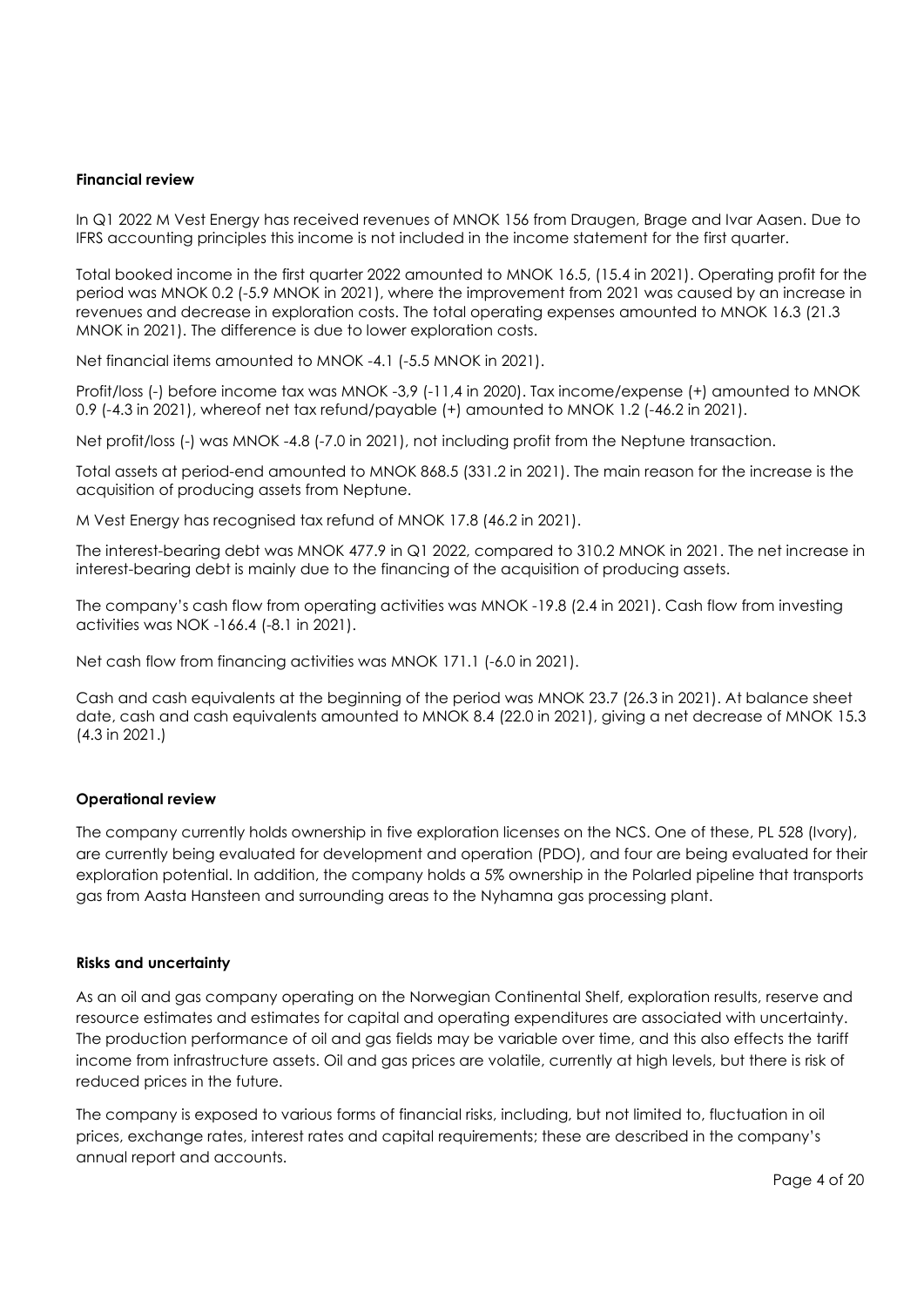The COVID-19 pandemic has caused significant business disruption globally and may impact the longerterm demand for oil and gas. This represents a risk to the company's future price realisations, results from operations, cash flows, financial condition, and access to capital.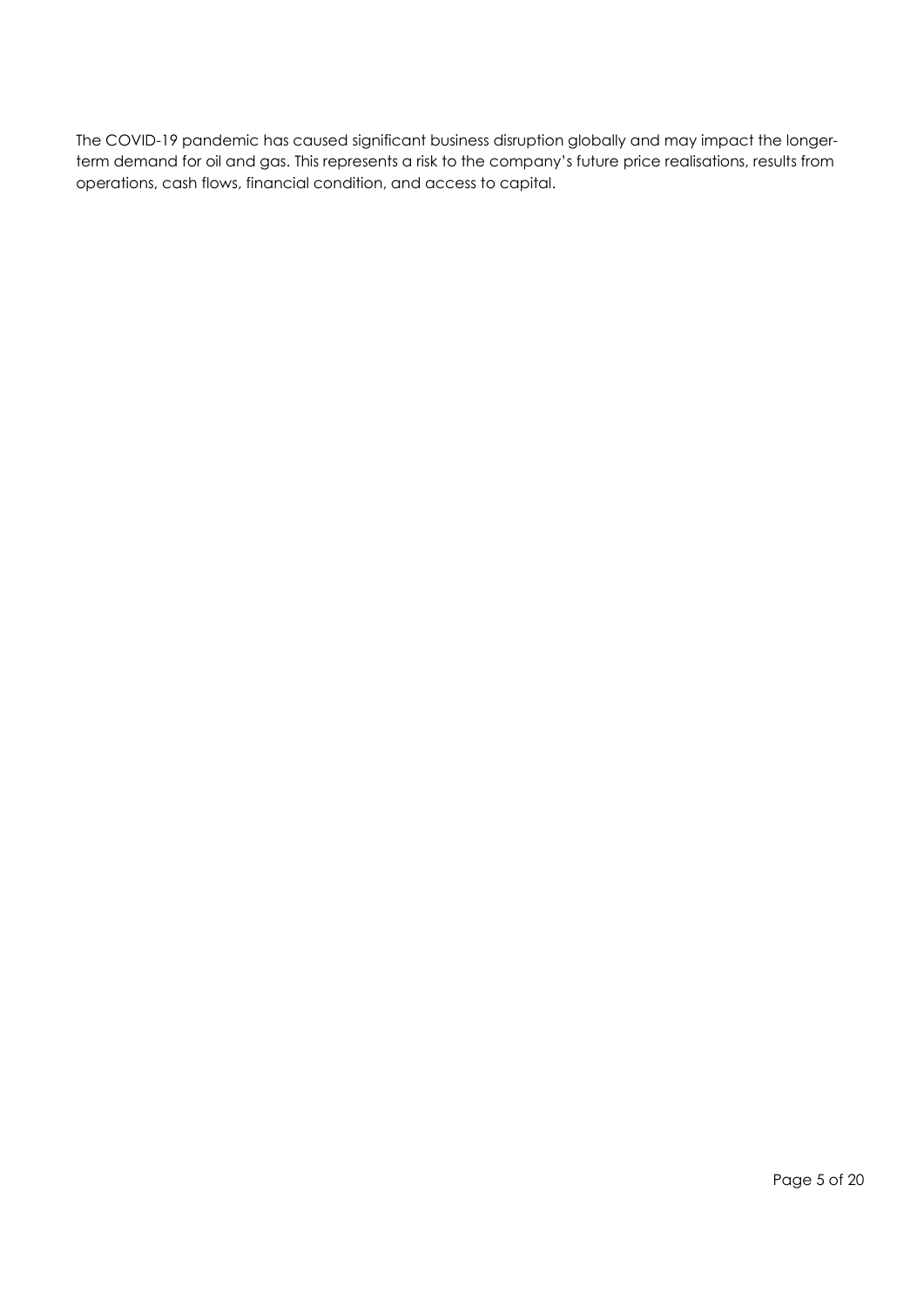# 2. FINANCIAL REPORTS

#### INCOME STATEMENT

|                       | Amounts in NOK '000             |                | $01.01.-31.03.$ | 01.01.-31.03. |
|-----------------------|---------------------------------|----------------|-----------------|---------------|
|                       |                                 | <b>Note</b>    | 2022            | 2021          |
|                       | Tariff revenues                 |                | 16464           | 15406         |
|                       | Other income                    |                |                 |               |
|                       | <b>TOTAL INCOME</b>             |                | 16464           | 15 406        |
| PROFIT/LOSS STATEMENT | Production costs                |                | 521             | 410           |
|                       | <b>Exploration expenses</b>     |                | 2818            | 7878          |
|                       | Depreciations                   | $\overline{2}$ | 3 2 8 2         | 3 2 1 8       |
|                       | Other operating costs           |                | 9674            | 9767          |
|                       | <b>Total operating expenses</b> |                | 16 294          | 21 273        |
|                       | <b>Operating profit/loss</b>    |                | 170             | (5866)        |
|                       | <b>Net financial items</b>      | 4              | (4097)          | (5514)        |
|                       | Profit/loss before taxes        |                | (3927)          | (11380)       |
|                       | Tax expense (+)/income (-)      | 5              | 863             | (4337)        |
|                       | <b>NET PROFIT/LOSS</b>          |                | (4790)          | (7043)        |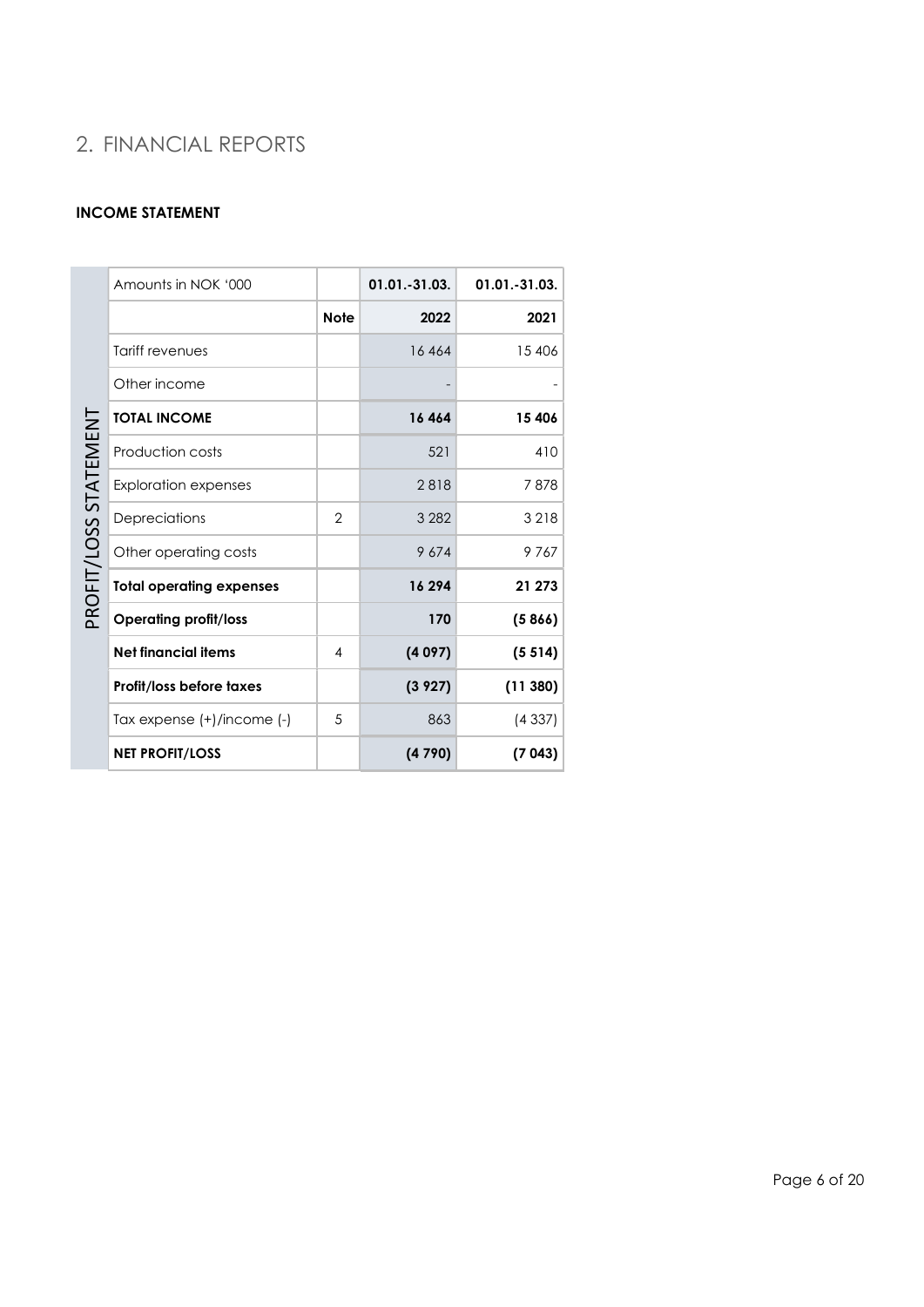#### STATEMENT OF FINANCIAL POSITION

|                 | Amounts in NOK '000                       |                | $01.01.-31.03.$ | 01.01.-31.03. | 31.12.  |
|-----------------|-------------------------------------------|----------------|-----------------|---------------|---------|
|                 |                                           | <b>Note</b>    | 2022            | 2021          | 2021    |
|                 | <b>ASSETS</b>                             |                |                 |               |         |
|                 | Intangible assets                         |                |                 |               |         |
|                 | Deferred tax assets                       | 5              | 23 341          | 14996         | 9 4 5 1 |
|                 | Other intangible assets                   | $\overline{2}$ | 1516            | 1806          | 1 4 2 2 |
| ASSETS          | <b>Tangible fixed assets</b>              |                |                 |               |         |
|                 | Property, plant and equipment             | 2              | 766 515         | 238 504       | 231 632 |
|                 | Right-of-use assets                       | 2,3            | 1 2 3 0         | 2 3 2 3       | 1 503   |
| BALANCE SHEET - | <b>Total non-current assets</b>           |                | 792 601         | 257 630       | 244 008 |
|                 | <b>Receivables</b>                        |                |                 |               |         |
|                 | Trade and other receivables               | 6              | 49 7 22         | 5 3 8 3       | 14 686  |
|                 | Tax receivable from exploration<br>refund | 5              | 17762           | 46 241        | 17762   |
|                 | <b>Cash and cash equivalents</b>          |                |                 |               |         |
|                 | Cash and cash equivalents                 | 11             | 8 3 8 3         | 21 991        | 23 701  |
|                 | <b>Total current assets</b>               |                | 75867           | 73 615        | 56 150  |
|                 | <b>TOTAL ASSETS</b>                       |                | 868 468         | 331 245       | 300 158 |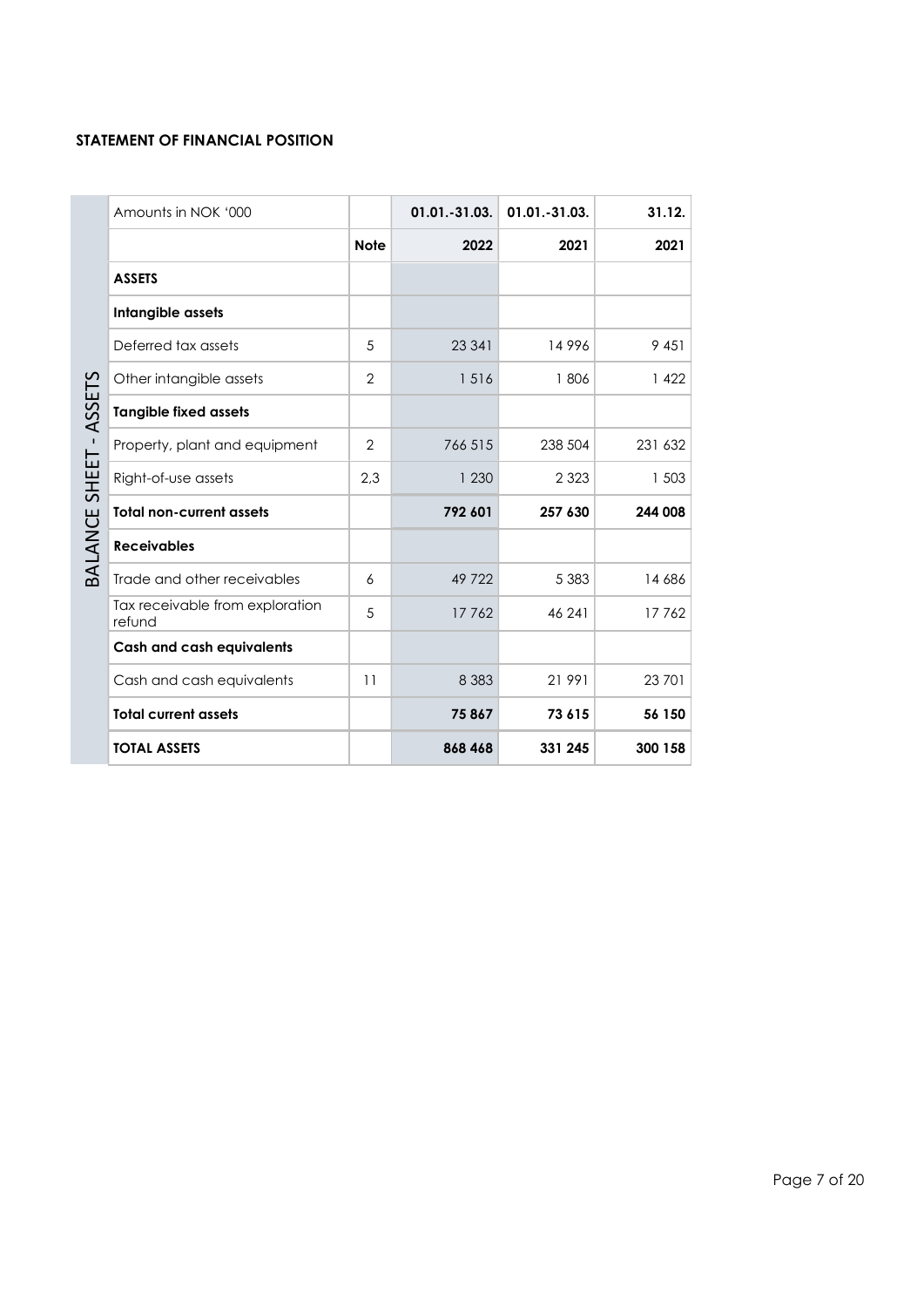#### STATEMENT OF FINANCIAL POSITION

| Amounts in NOK '000                                                      |             | 01.01.-31.03. | 01.01.-31.03. | 31.12.    |
|--------------------------------------------------------------------------|-------------|---------------|---------------|-----------|
|                                                                          | <b>Note</b> | 2022          | 2021          | 2021      |
| <b>EQUITY AND LIABILITIES</b>                                            |             |               |               |           |
| Equity                                                                   |             |               |               |           |
| Share capital                                                            | 10          | 76            | 76            | 76        |
| Share premium                                                            |             | 98 137        | 98 137        | 98 137    |
| Other equity                                                             |             | (110073)      | (84917)       | (105 284) |
| <b>Total equity</b>                                                      |             | (11860)       | 13296         | (7071)    |
| BALANCE SHEET - EQUITY AND LIABILITIES<br><b>Non-current liabilities</b> |             |               |               |           |
| Asset retirement obligations                                             | 12          | 367085        |               |           |
| Long term bonds                                                          | 8           | 275 000       | 275 000       | 275 000   |
| <b>Exploration financing facility</b>                                    | 9           |               | 32735         |           |
| Other borrowings                                                         | 9           | 177 124       |               |           |
| Long-term lease debt                                                     | 3           | 187           | 1310          | 478       |
| <b>Total non-current liabilities</b>                                     |             | 819396        | 309 045       | 275 478   |
| <b>Current liabilities</b>                                               |             |               |               |           |
| Trade, other payables and provisions                                     | 7           | 23 3 28       | 7781          | 13 1 28   |
| Income tax payable                                                       | 5           | 18982         |               |           |
| <b>Exploration financing facility</b>                                    | 9           | 17 500        |               | 17 500    |
| Short-term lease debt                                                    | 3           | 1 1 2 3       | 1 1 2 3       | 1 1 2 3   |
| <b>Total current liabilities</b>                                         |             | 60 933        | 8 9 0 4       | 31 750    |
| <b>Total liabilities</b>                                                 |             | 880 328       | 317949        | 307 228   |
| <b>TOTAL EQUITY AND LIABILITIES</b>                                      |             | 868 468       | 331 245       | 300 158   |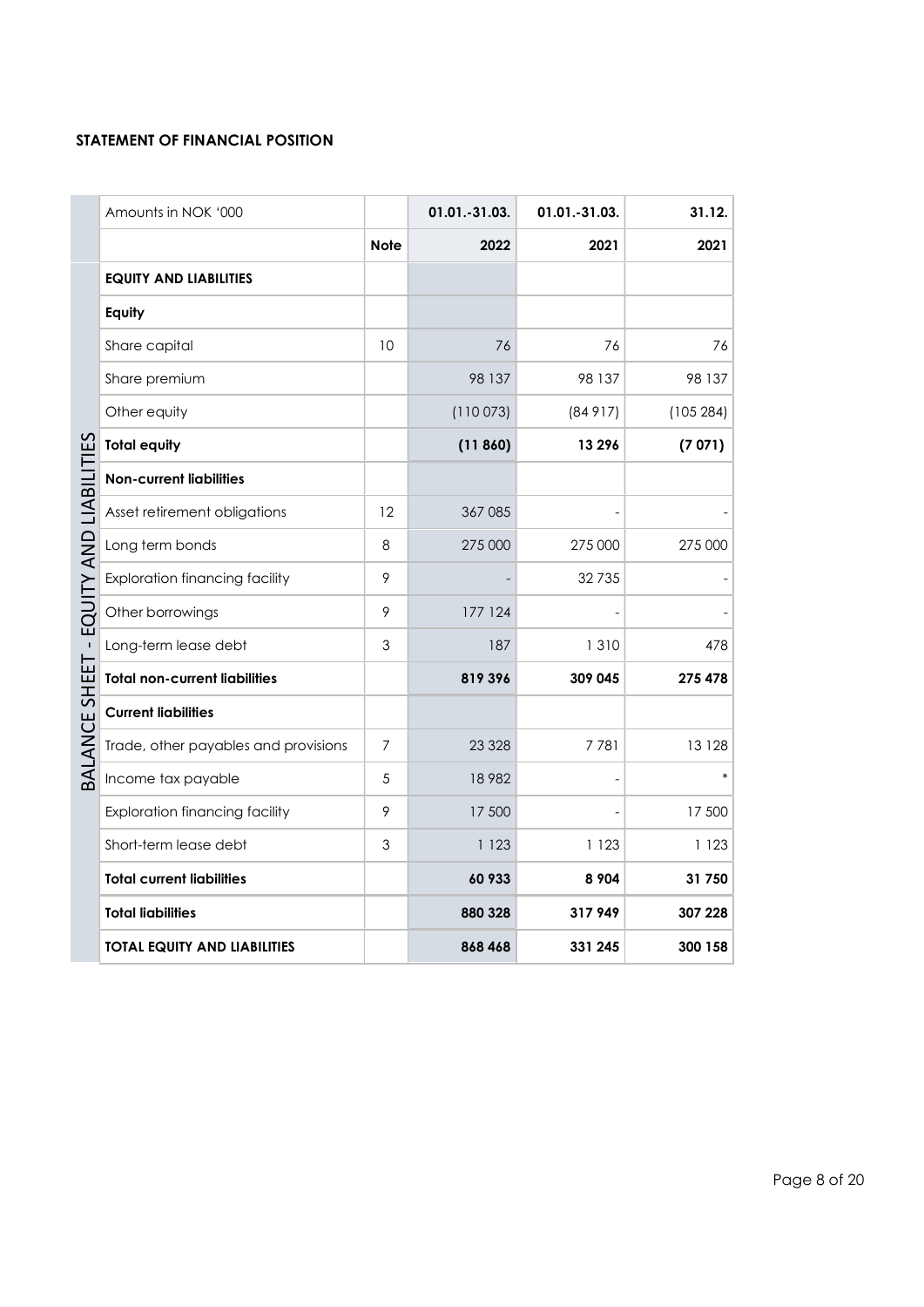#### STATEMENT OF CASH FLOW

| Amounts in NOK '000                                         |               | $01.01.-31.03.$ | $01.01.-31.03.$ |
|-------------------------------------------------------------|---------------|-----------------|-----------------|
|                                                             | <b>Note</b>   | 2022            | 2021            |
| Profit/loss before taxes                                    |               | (3926)          | (11380)         |
| Depreciation                                                | 2             | 3 2 8 2         | 3 2 1 8         |
| Tax refund                                                  | 5             |                 |                 |
| Interest expenses                                           | 4             | 5 6 8 5         | 5709            |
| Changes in inventories, accounts payable<br>and receivables |               | (24835)         | 4892            |
| Net cash flow from operating activities                     |               | (19795)         | 2439            |
| Disbursements on investments in fixed assets                | $\mathcal{P}$ | (280)           | (769)           |
| Disbursements on investments in licenses                    | 2             | (166391)        | (8)             |
| Net cash flow from investment activities                    |               | (166 671)       | (777)           |
| Net drawdown/repayment of exploration<br>facility           |               |                 |                 |
| Net proceeds from other debt                                | 9             | 120 000         |                 |
| Interest paid                                               | 4             | (5674)          | (5689)          |
| Payments on lease debt                                      | 3             | (302)           | (295)           |
| Net cash flow from financing activities                     |               | 171 148         | (5984)          |
| Net change in cash and cash equivalents                     |               | (15318)         | (4323)          |
| Cash and cash equivalents at start of period                |               | 23 701          | 26 3 14         |
| Cash and cash equivalents at end of period                  | 11            | 8 3 8 3         | 21991           |

Page 9 of 20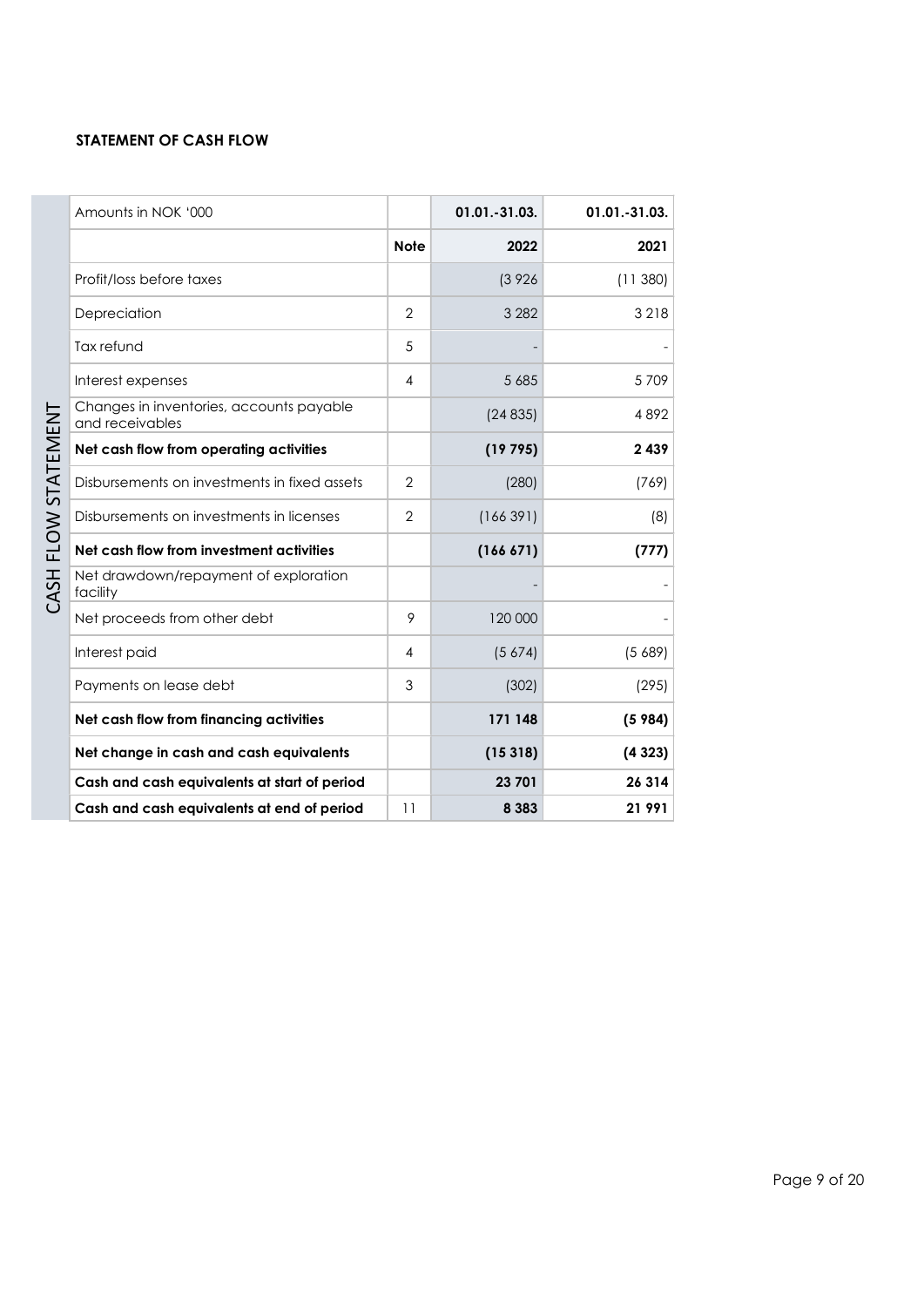#### Statement of changes in equity

| Amounts in NOK '000                      | Share capital            | Share premium | <b>Retained earnings</b> | <b>Total equity</b> |
|------------------------------------------|--------------------------|---------------|--------------------------|---------------------|
|                                          |                          |               |                          |                     |
| Shareholders' equity at 1 January 2022   | 76                       | 98 137        | (105 284)                | (7071)              |
| Net income for the period                | $\overline{\phantom{a}}$ |               | (4790)                   | (4790)              |
| Share capital increase                   | $\overline{\phantom{a}}$ |               |                          |                     |
| Shareholders' equity at 31 March 2022    | 76                       | 98 137        | (110073)                 | (11860)             |
|                                          |                          |               |                          |                     |
| Shareholders' equity at 1 January 2021   | 76                       | 98 137        | (77874)                  | (20339)             |
| Net income for the period                | $\overline{\phantom{a}}$ |               | (27 410)                 | (27 410)            |
| Share capital increase                   | $\overline{\phantom{a}}$ |               |                          |                     |
| Shareholders' equity at 31 December 2021 | 76                       | 98 137        | (105284)                 | (7071)              |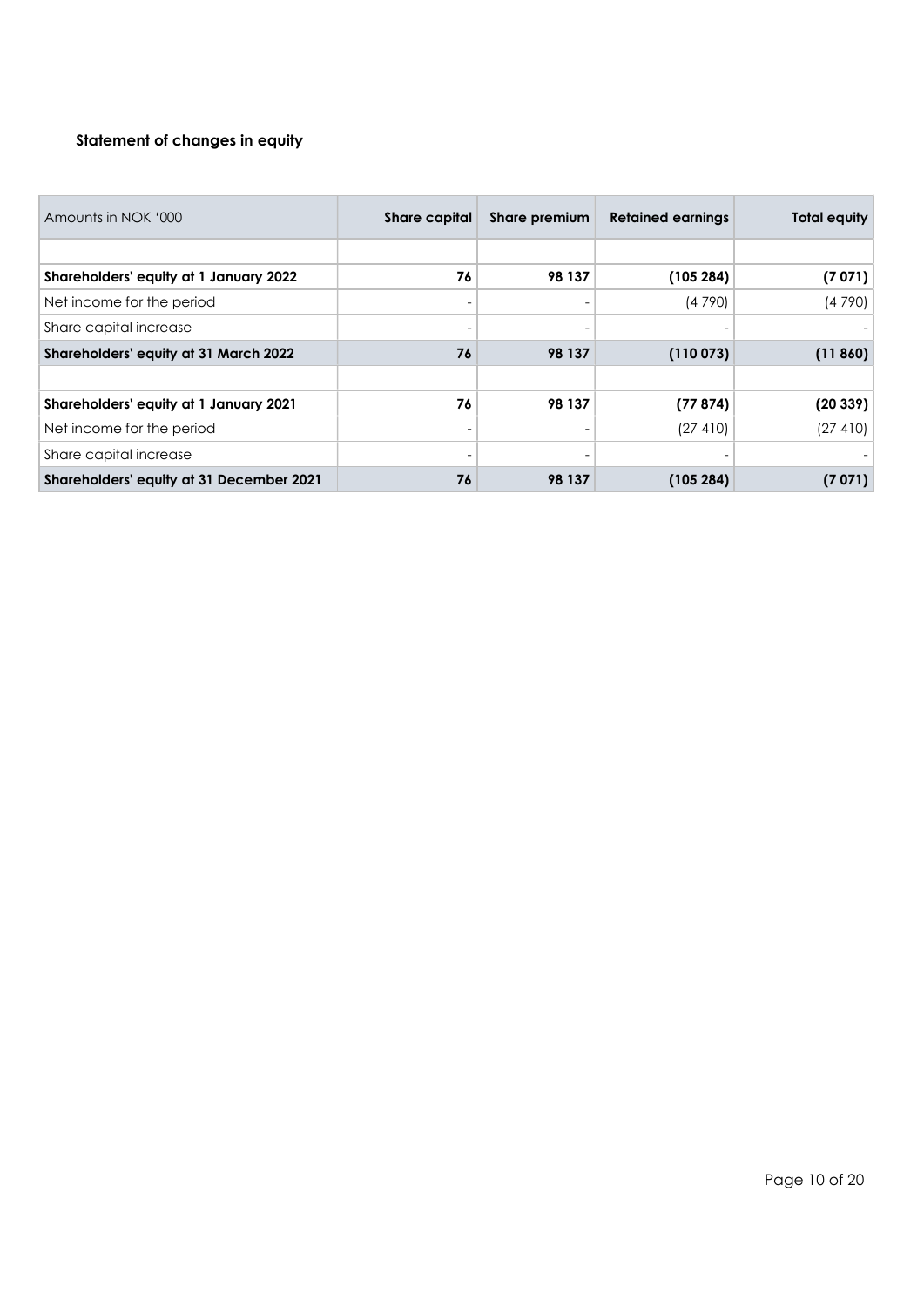# 3. NOTES TO THE INTERIM FINANCIAL STATEMENTS

These condensed interim financial statements ("interim financial statements") have been prepared in accordance with the International Financial Reporting Standards as adopted by the EU ("IFRS") IAS34 "Interim Financial Reporting", thus the interim statements do not include all information required by IFRS and should be read in conjunction with the annual financial statements for 2021. The interim financial statements reflect all adjustments which are, in the opinion of management, necessary for a fair statement of the financial position, results of operations and cash flows for the dates and interim periods presented. These interim financial statements have not been subject to review or audit by independent auditors.

These interim financial statements were authorized for issue by the company's Board of Directors on 03 June 2022.

# Note 1 Accounting principles

The accounting principles used for this interim report are consistent with the principles used in the company's 2021 annual financial statements.

In preparing these interim financial statements, management has made judgements, estimates and assumptions that affect the application of accounting policies and the reported amounts of assets and liabilities, income and expense. Actual results may differ from these estimates.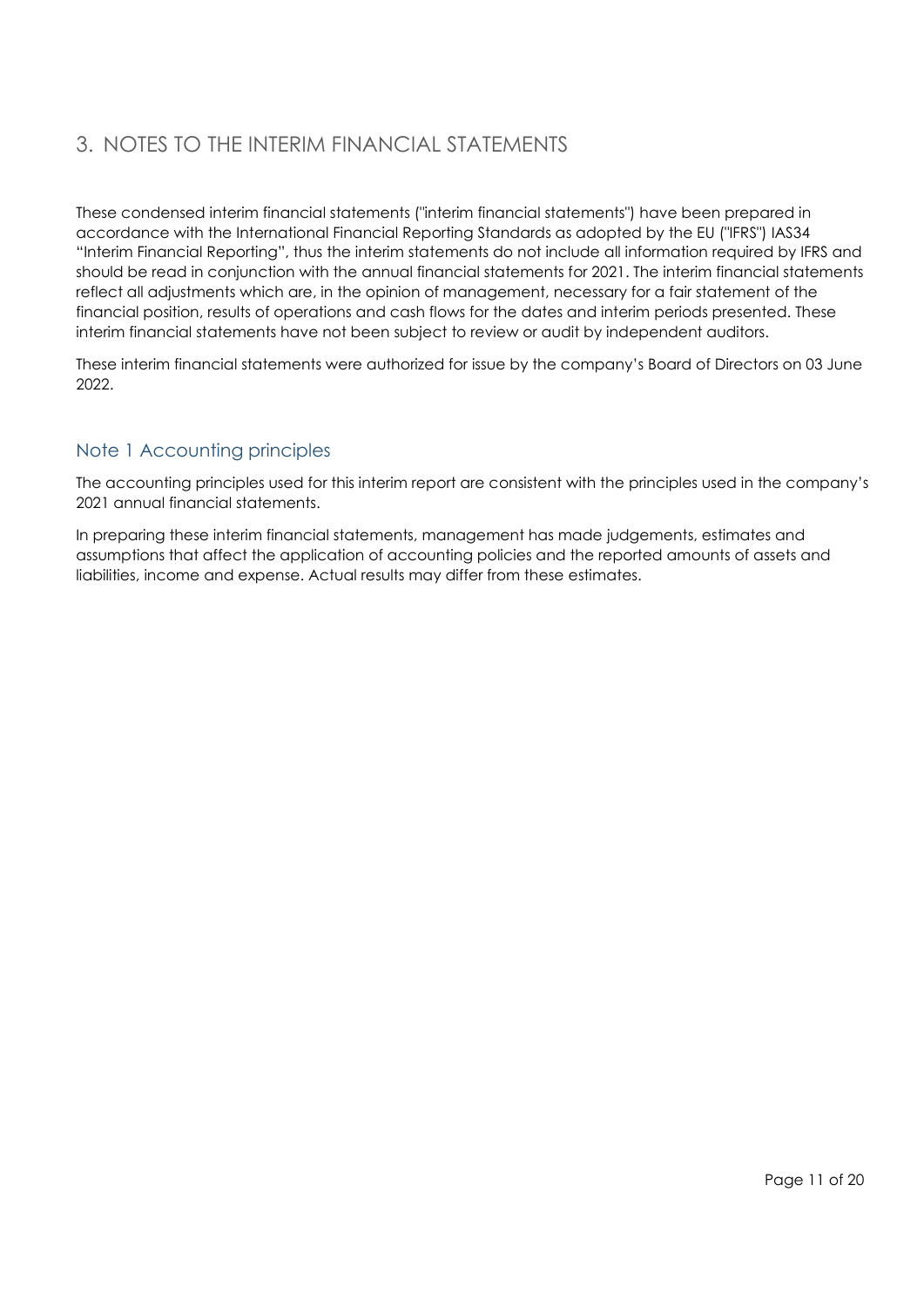#### Note 2 Tangible fixed assets and intangible assets

| Tangible fixed assets - amounts in NOK '000                    | <b>Gas transportation</b><br>facilities | <b>Production</b><br><b>facilities</b> | Office machinery,<br>furniture, and fixtures | Right-of-use assets |
|----------------------------------------------------------------|-----------------------------------------|----------------------------------------|----------------------------------------------|---------------------|
| 2022                                                           |                                         |                                        |                                              |                     |
| Cost at 1 January 2022                                         | 242 527                                 | 1 502                                  | 518                                          | 4783                |
| <b>Additions</b>                                               | 2035                                    | 535 669                                | 80                                           |                     |
| <b>Disposals</b>                                               |                                         |                                        |                                              |                     |
| Cost at 31 March 2022                                          | 244 562                                 | 537 170                                | 598                                          | 4783                |
| Accumulated depreciation and impairment<br>at 1 January 2022   | (12503)                                 |                                        | (411)                                        | (3 280)             |
| Depreciation for the period                                    | (2887)                                  |                                        | (15)                                         | (273)               |
| Disposals                                                      |                                         |                                        |                                              |                     |
| Accumulated depreciation and impairment<br>at 31 March 2022    | (15390)                                 |                                        | (426)                                        | (3553)              |
| Carrying amount at 31 March 2022                               | 229 173                                 | 537 170                                | 172                                          | 1 2 3 0             |
|                                                                |                                         |                                        |                                              |                     |
| 2021                                                           |                                         |                                        |                                              |                     |
| Cost at 1 January 2021                                         | 242 235                                 |                                        | 468                                          | 4783                |
| <b>Additions</b>                                               | 292                                     | 1 502                                  | 50                                           |                     |
| <b>Disposals</b>                                               |                                         |                                        |                                              |                     |
| Cost at 31 December 2021                                       | 242 527                                 |                                        | 518                                          | 4783                |
| Accumulated depreciation and impairment<br>at 1 January 2021   | (957)                                   |                                        | (347)                                        | (2187)              |
| Depreciation for the period                                    | (11546)                                 |                                        | (63)                                         | (1093)              |
| Disposals                                                      |                                         |                                        |                                              |                     |
| Accumulated depreciation and impairment<br>at 31 December 2021 | (12503)                                 |                                        | (411)                                        | (3 280)             |
| Carrying amount at 31 December 2021                            | 230 024                                 | 1 502                                  | 107                                          | 1 503               |

Gas transportation facilities are depreciated over the license period using the straight-line method. Office machinery etc. are depreciated over their useful life, 3-5 years. Right-of-use assets are depreciated over the contractual obligation period. The acquisition of a 5% share of Polarled JV is considered an asset acquisition, and the consideration for the interest is allocated to individual assets and liabilities acquired. Polarled is depreciated over the remaining useful life, which is considered to be the same as the license period that expires in 2041.

The interest in Polarled JV is pledged as security for the bond issue.

There is no impairment loss recognised on infrastructure assets in 2021 or 2022.

Completion of the acquisition of production facilities was 31 March 2022. The assets will be subject to depreciation from Q2 2022.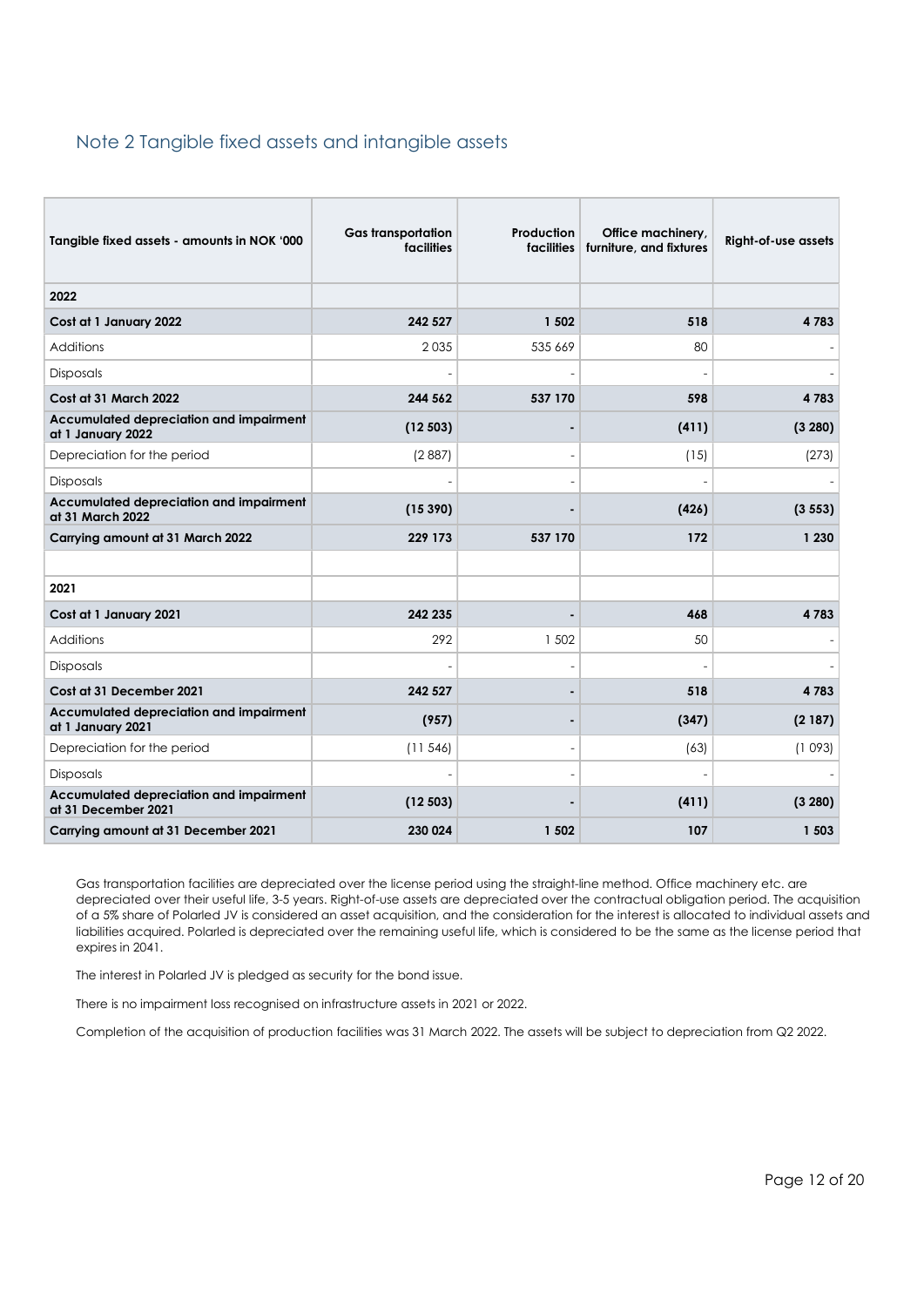# Note 2 Tangible fixed assets and intangible assets cont.

| Intangible assets - amounts in NOK '000                     | Software |
|-------------------------------------------------------------|----------|
| 2022                                                        |          |
| Cost at 1 January 2022                                      | 2028     |
| Additions                                                   | 200      |
| <b>Disposals</b>                                            |          |
| Cost at 31 March 2022                                       | 2 2 2 8  |
| Accumulated depreciation and impairment at 1 January 2022   | (606)    |
| Depreciation for the period                                 | (107)    |
| Disposals                                                   |          |
| Accumulated depreciation and impairment at 31 March 2022    | (712)    |
| Carrying amount at 31 March 2022                            | 1516     |
|                                                             |          |
| 2021                                                        |          |
| Cost at 1 January 2021                                      | 1 259    |
| Additions                                                   | 769      |
| <b>Disposals</b>                                            |          |
| Cost at 31 December 2021                                    | 2028     |
| Accumulated depreciation and impairment at 1 January 2021   | (180)    |
| Depreciation for the year                                   | (426)    |
| <b>Disposals</b>                                            |          |
| Accumulated depreciation and impairment at 31 December 2021 | (606)    |
| Carrying amount at 31 December 2021                         | 1422     |

Software is depreciated over its useful life, 3 years, using the straight-line method.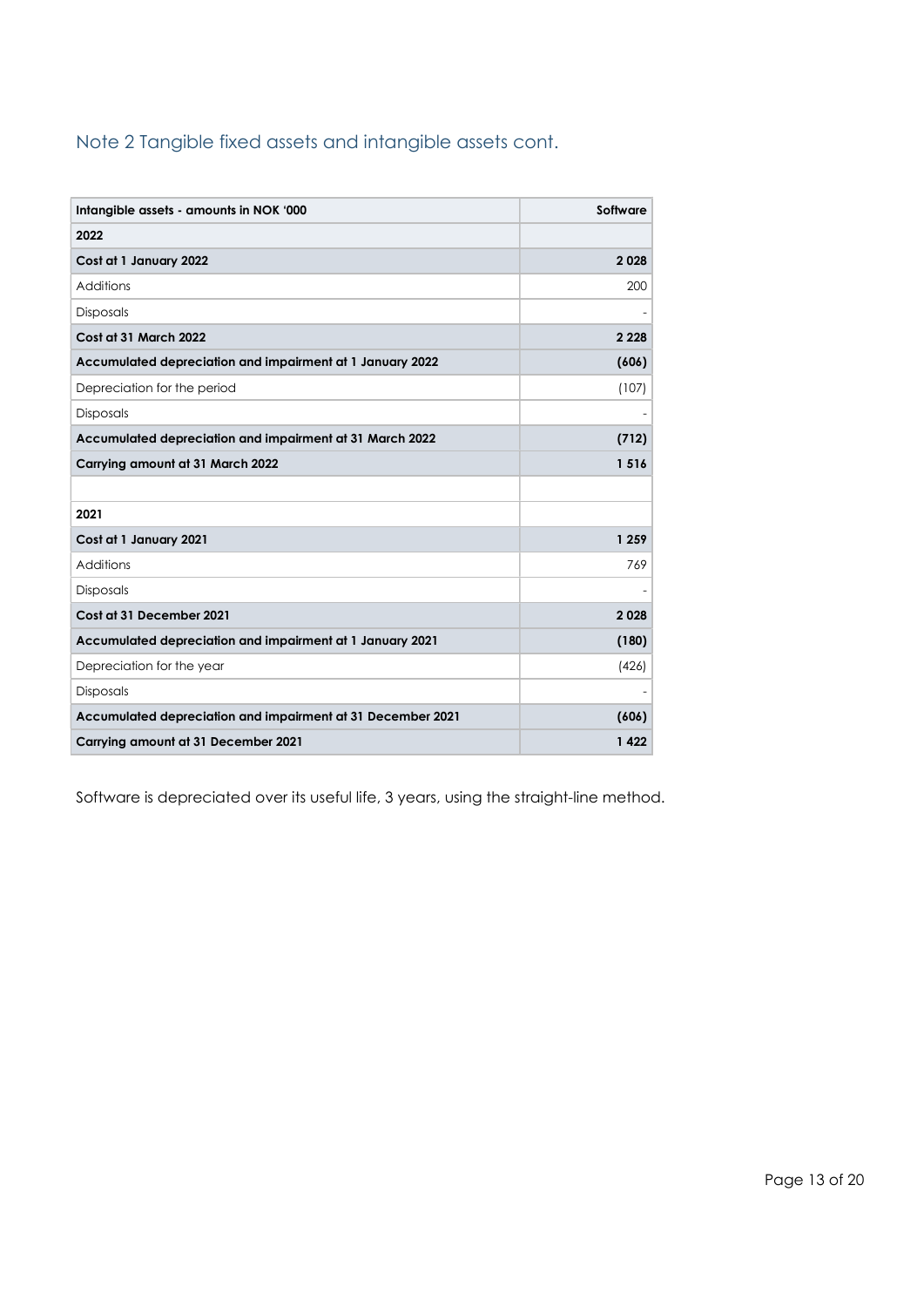# Note 3 Leasing

The company has entered into leases for office premises and parking spaces. This is the only significant lease agreement identified by the company. The current office lease agreement terminates 14.05.2023, and the annual lease cost is NOK 1,190,703.

The incremental borrowing rate applied in discounting the lease debt is 3,36%

| Leasing liabilities - amounts in NOK '000 | 01.01.-31.03. | 01.01.-31.03. | 01.01.-31.12. |
|-------------------------------------------|---------------|---------------|---------------|
|                                           | 2022          | 2021          | 2021          |
| Lease debt at beginning of period         | 1601          | 2708          | 2 7 0 8       |
| New lease debt recognized in the period   |               |               |               |
| Payments of lease debt                    | (302)         | (295)         | (1174)        |
| Interest expense on lease debt            | 11            | 20            | 67            |
| <b>Total lease debt</b>                   | 1 3 1 0       | 2433          | 1601          |
| Short-term lease debt                     | 1 1 2 3       | 1 1 2 3       | 1 1 2 3       |
| Long-term lease debt                      | 187           | 1310          | 478           |
| <b>Total lease debt</b>                   | 1 3 1 0       | 2433          | 1601          |
|                                           |               |               |               |
| Lease debt maturity breakdown (NOK)       | 2022          | 2021          | 2021          |
| Within one year                           | 1123          | 1 1 2 3       | 1 1 2 3       |
| Two to five years                         | 187           | 1310          | 478           |
| After five years                          |               |               |               |
| Total                                     | 1 3 1 0       | 2433          | 1601          |

Extension options are included in the lease liability when, based on management's judgement, it is reasonably certain that an extension will be exercised. No such extension options are recognised as at 31 March 2022.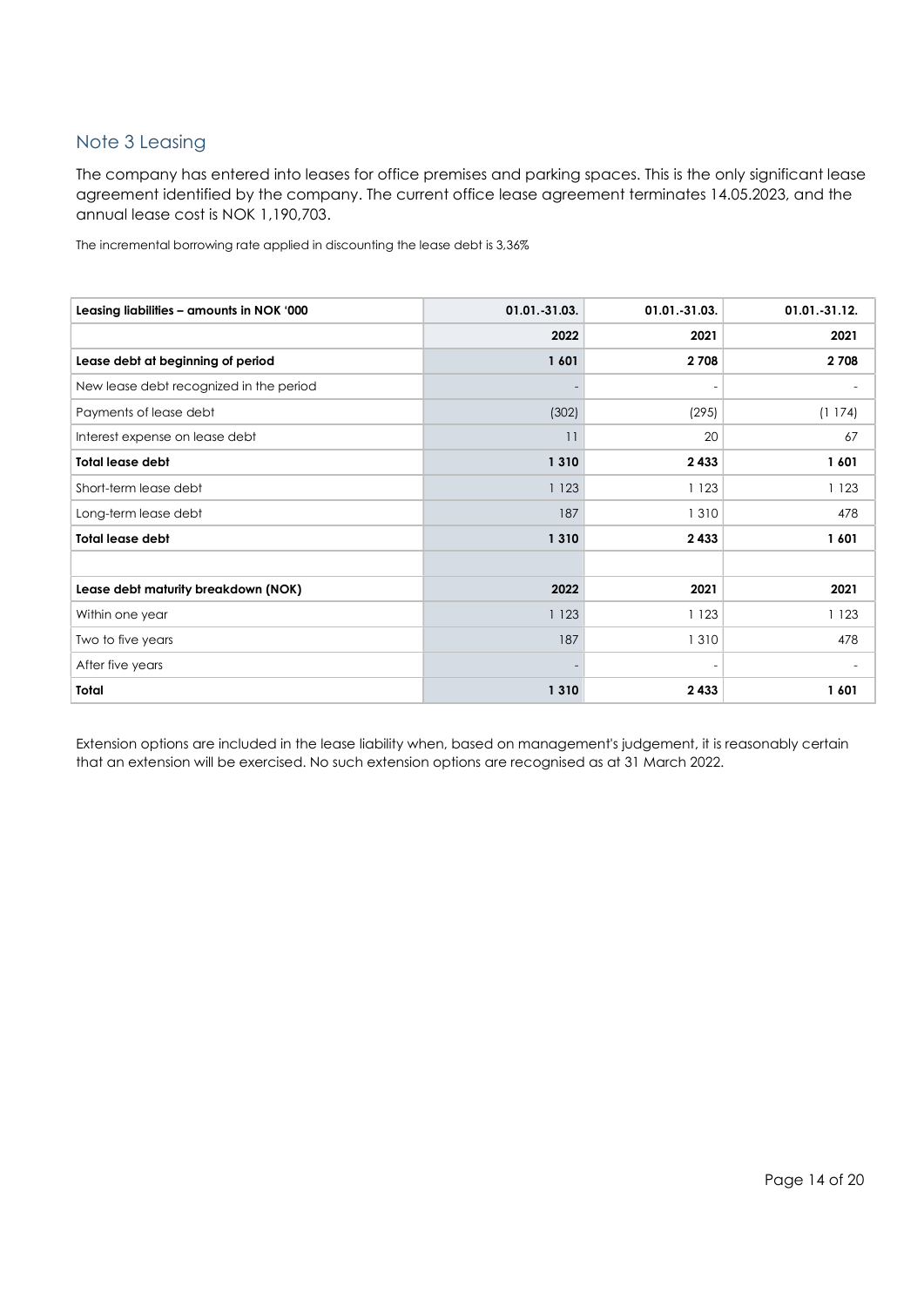# Note 4 Financial items

| Amounts in NOK '000             | 01.01.-31.03. | 01.01.-31.03.   |
|---------------------------------|---------------|-----------------|
|                                 | 2022          | 2021            |
| Interest income                 | 5             |                 |
| Currency gains                  | 1593          | 26              |
| <b>Total financial income</b>   | 1599          | 26 <sup>2</sup> |
| Interest expenses               | 5 6 7 4       | 5 6 8 9         |
| Interest on lease debt          | 11            | 20              |
| Currency loss                   |               | 14              |
| Financial items from billing    | 10            | (183)           |
| <b>Total financial expenses</b> | 5695          | 5 5 4 0         |
|                                 |               |                 |
| <b>Net financial items</b>      | (4097)        | (5514)          |

#### Interest paid

| Amounts in NOK '000                   | $01.01.-31.03.$ | $01.01.-31.03.$ |
|---------------------------------------|-----------------|-----------------|
|                                       | 2022            | 2021            |
| <b>Exploration Financing Facility</b> | 174             | 189             |
| Long term bonds                       | 5 5 0 0         | 5 500           |
| <b>Total paid interests</b>           | 5 6 7 4         | 5689            |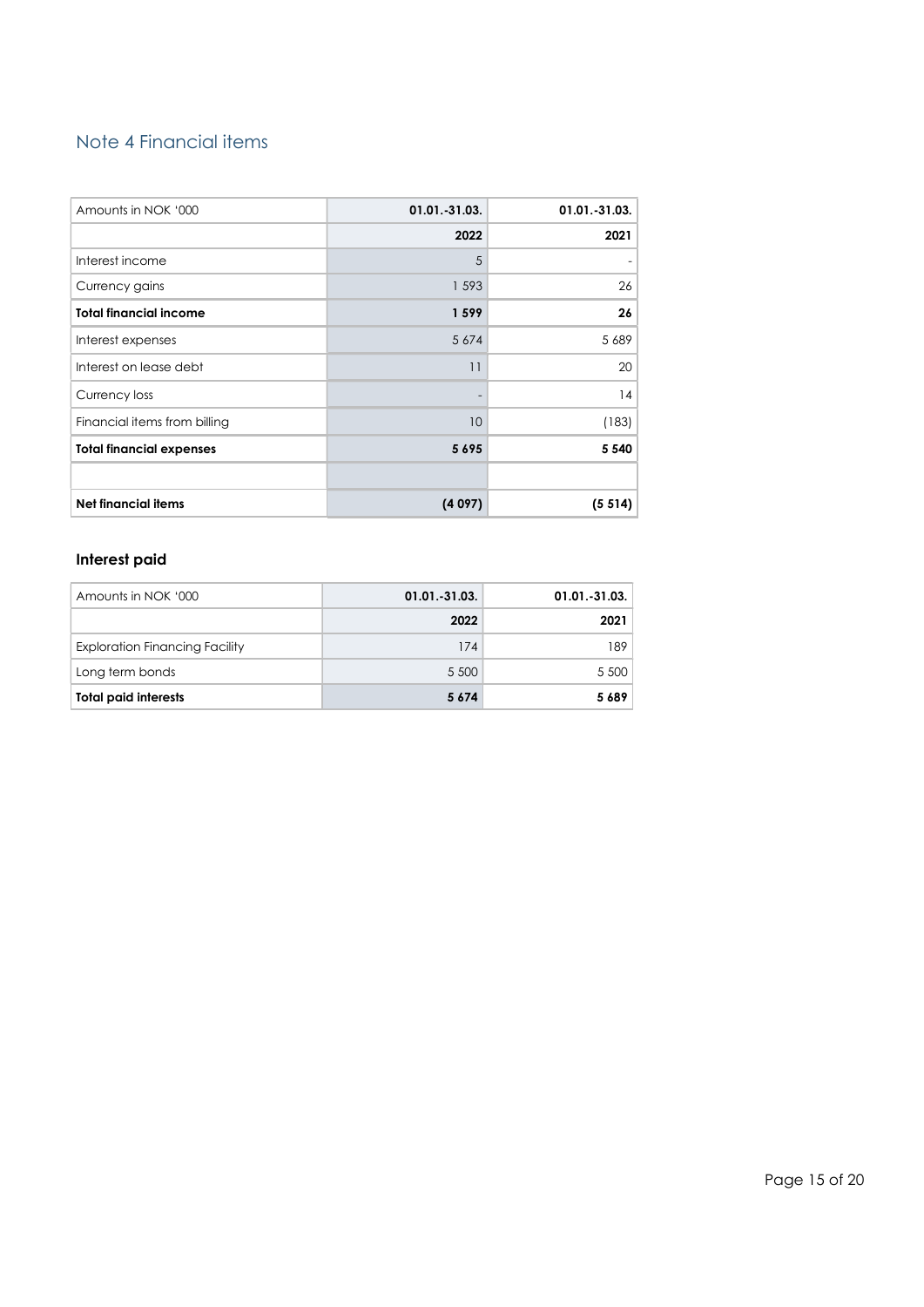#### Note 5 Tax

| Tax for the period – Amounts in NOK '000 | $01.01.-31.03.$ | 01.01.-31.03. |
|------------------------------------------|-----------------|---------------|
|                                          | 2022            | 2021          |
| Current year tax payable/receivable      | 18 982          | (6071)        |
| Change in current year deferred tax      | (13890)         | 735           |
| Capitalized tax costs                    | (4228465)       |               |
| Tax expense $(+)/$ income $(-)$          | 863             | (4337)        |

| Calculated tax payable (-)/tax receivable (+) -<br>Amounts in NOK '000 | $01.01 - 31.03$ . | $01.01.-31.03.$ |
|------------------------------------------------------------------------|-------------------|-----------------|
|                                                                        | 2022              | 2021            |
| Tax payable/receivable at beginning of period                          | 17762             | 40 169          |
| Current year tax payable/receivable                                    | (18 982)          | 6.071           |
| Net tax payment/refund                                                 |                   |                 |
| Net tax payable (-)/receivable (+)                                     | (1220)            | 46 241          |
| Tax receivable included as current assets (+)                          | 17762             | 46 241          |
| Tax payable included as current liability (-)                          | (18 982)          |                 |

| Specification of deferred tax asset - Amounts in NOK '000 | $01.01 - 31.03$ . | $01.01.-31.03.$ | $01.01.-31.12.$ |
|-----------------------------------------------------------|-------------------|-----------------|-----------------|
|                                                           | 2022              | 2021            | 2021            |
| Deferred tax liability/asset at beginning of period       | 9 4 5 1           | 16731           | 16731           |
| Change in current year deferred tax                       | 13890             | (1 735)         | (7 280)         |
| Net deferred tax liability $(-)/$ asset $(+)$             | 23 341            | 14996           | 9451            |

Companies operating on the NCS under the offshore tax regime can claim the tax value of any unused tax losses or other tax credits related to its offshore activities to be paid in cash (including interest) from the tax authorities when operations cease. Deferred tax assets that are based on offshore tax losses carried forward are therefore recognised in full.

| Reconciliation of tax expense – Amounts in NOK '000 | 01.01.-31.03. | 01.01.-31.03. |
|-----------------------------------------------------|---------------|---------------|
|                                                     | 2022          | 2021          |
| 78% tax rate on profit/loss before tax              | (3 063)       | (8 877)       |
| Other non-deductible costs                          | 1979          | 1982          |
| Tax effect of uplift                                | (69)          | (381)         |
| Effect of temporary tax changes                     | 25            | (4)           |
| Interest on lease liabilities                       | (6)           | (11)          |
| Tax effect of financial and other 22% items         | 2 2 9 4       | 3088          |
| Net financials deductible 56%                       | (103)         | (60)          |
| Interest on losses carried forward                  |               | (74)          |
| Prior period adjustment                             | (194)         |               |
| Tax expense $(+)/$ income $(-)$                     | 863           | (4 337)       |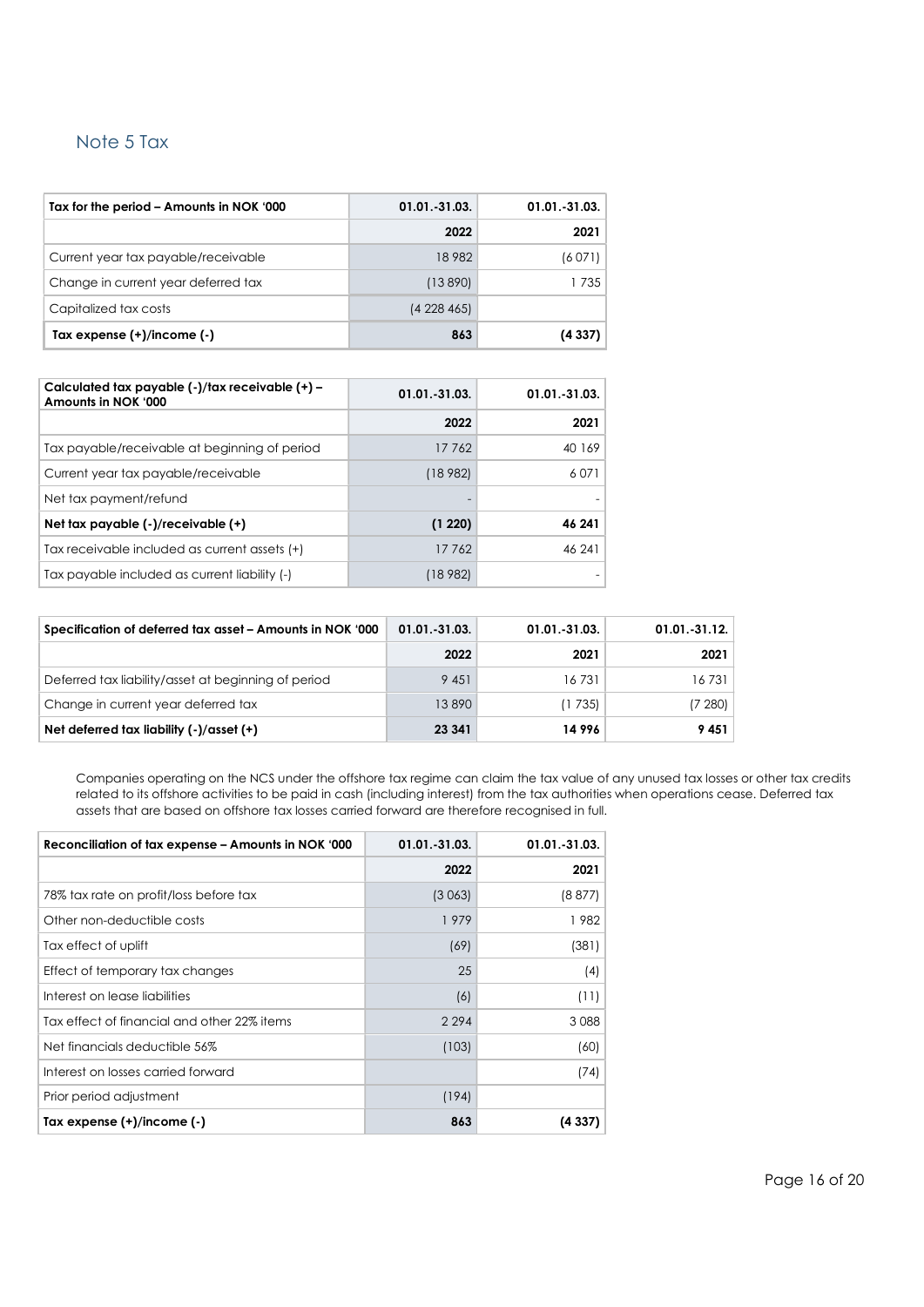#### Note 6 Trade and other receivables

#### Specification of trade and other receivables

| Amounts in NOK '000                                         | $01.01.-31.03.$ | $01.01.-31.03.$ | $01.01.-31.12.$ |
|-------------------------------------------------------------|-----------------|-----------------|-----------------|
|                                                             | 2022            | 2021            | 2021            |
| Accounts receivables                                        | 5 4 3 4         | 4980            | 6 3 3 7         |
| <b>Underlift</b>                                            | 31 170          | -               |                 |
| Receivables related to license acquisitions                 | 452             | ↷               |                 |
| Prepayments                                                 | 1836            | 1 260           | 2087            |
| Other receivables, including balances with license partners | 10831           | (859)           | 6263            |
| <b>Totals</b>                                               | 49 722          | 5 3 8 3         | 14 686          |

The receivables all mature within one year.

# Note 7 Trade, other payables and provisions

#### Specification of trade, other payables and provisions

| Amounts in NOK '000                            | 01.01.-31.03. | 01.01.-31.03.            | $01.01.-31.03.$ |
|------------------------------------------------|---------------|--------------------------|-----------------|
|                                                | 2022          | 2021                     | 2021            |
| Accounts payable                               | 3991          | 1 2 9 5                  | l 865           |
| Accrued public charges and indirect taxes      | 546           | 623                      | 1 1 0 5         |
| Payroll liabilities                            | 2976          | 3 4 0 4                  | 4 2 2 3         |
| Accrued interest                               | 1989          | 989                      | 989             |
| Share of other current liabilities in licenses | 3 9 4 5       | 470                      | 3945            |
| Overlift                                       | 6998          | $\overline{\phantom{a}}$ |                 |
| Deferred payments                              | 2883          |                          |                 |
| <b>Totals</b>                                  | 23 3 28       | 7781                     | 13 1 28         |

The payables all mature within one year.

# Note 8 Bonds

| Amounts in NOK '000                  | Maturity | 31.03.2022 | 31.03.2021 | 31.12.2021 |
|--------------------------------------|----------|------------|------------|------------|
| Senior secured bond 8.000% (20/30) § | Nov 2030 | 275 000    | 275 000    | 275 000    |

The bond is carried at nominal value. Interest is paid on a quarterly basis. The bond does not have financial covenants. The 5% working interest in Polarled JV is pledged as security for the bond issue. Book value of pledged assets is MNOK 227.1.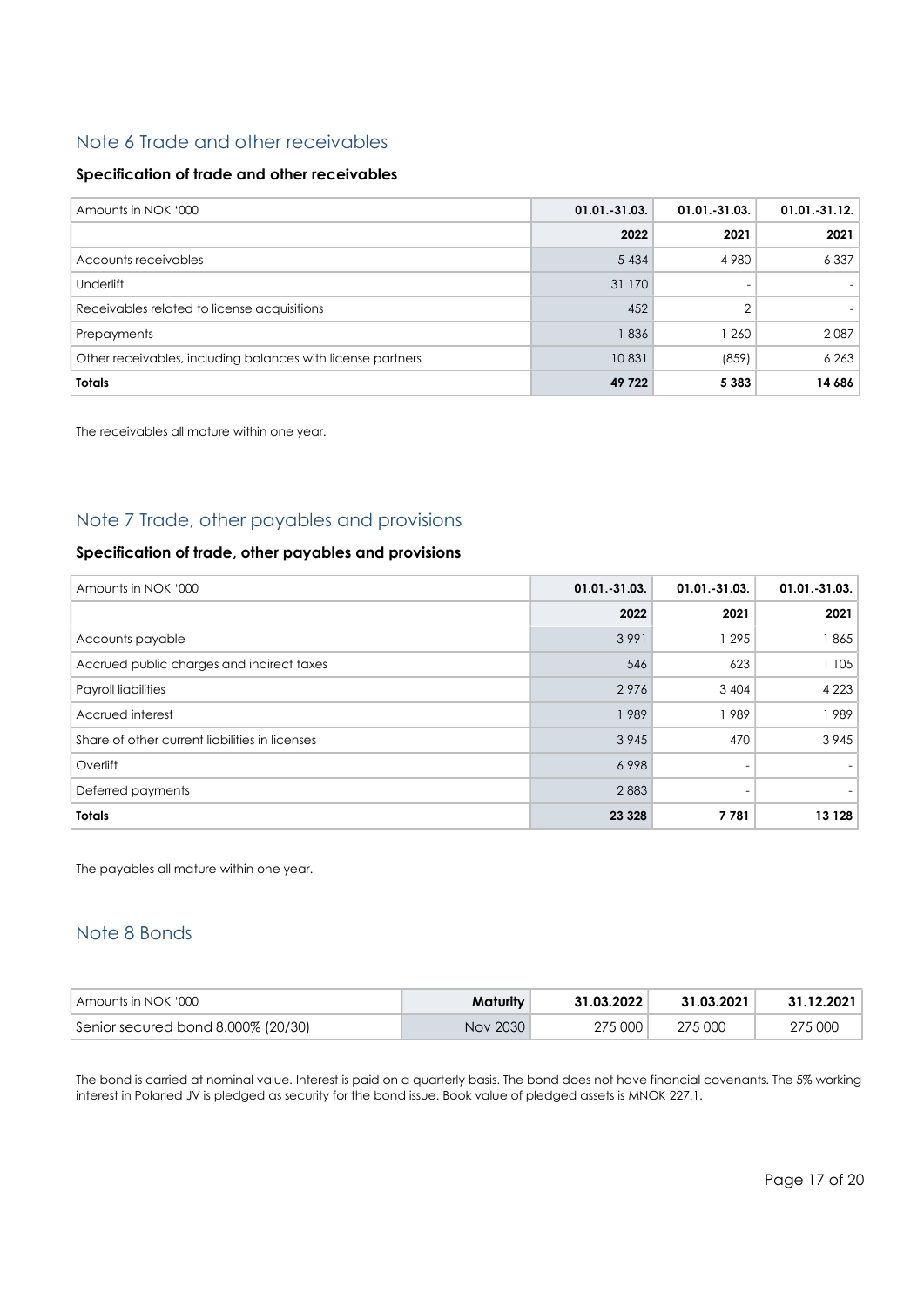# Note 9 Other Interest-bearing debt

| Amounts in NOK '000                                 | 31.03.2022 | 31.03.2021               | 31.12.2021 |
|-----------------------------------------------------|------------|--------------------------|------------|
| Exploration Financing Facility <sup>1</sup>         | 17 500     | 32 735                   | 17 500     |
| Loan from M Vest AS                                 | 120 000    | $\overline{\phantom{0}}$ |            |
| Long-term lease debt                                | 187        | 1310                     | 478        |
| Short-term lease debt                               | 1 1 2 3    | 1 1 2 3                  | l 123      |
| Deferred payment of asset acquisitions <sup>2</sup> | 64 122     |                          |            |
| Total                                               | 202 932    | 35 167                   | 19 101     |

<sup>1</sup>The Exploration Financing Facility agreement for 150 MNOK with Svenska Enskilda Banken (SEB) was originally entered into 18.01.2017, and has been amended in 2018, 2019, 2020 and 2021. After the amendment in 2021 the facility was reduced to 17,5 MNOK. The facility period end 31.12.2021, with termination date 31.12.2022, or when M Vest Energy receive the exploration tax refunds. The interest consists of Nibor + margin (2.00%). The Financing Facility is limited to 95% of the tax value of relevant exploration costs. As of 31 March 2022, the company have outstanding loan that correspond to 98.5% of exploration tax refund. The excess draw down will be repaid in 2022. The tax refund is pledged as security under the Exploration Financing Facility.

<sup>2</sup>The acquisition of assets from Neptune Energy was partly financed by deferred payments, recognised as long- and short-term liabilities.

#### Note 10 Equity and shareholders

| <b>Shareholders</b> | A-shares | <b>B-shares</b>          | <b>Total shares</b> |
|---------------------|----------|--------------------------|---------------------|
| M Vest AS           | 14 850   | 45 750                   | 60 600              |
| Jonny Hesthammer AS | 6 0 0 0  | $\overline{\phantom{a}}$ | 6 0 0 0             |
| Alpha Sigma AS      | 4 5 7 5  | $\overline{\phantom{0}}$ | 4575                |
| Buena Vida AS       | 4 5 7 5  | ۰                        | 4575                |
| <b>Total</b>        | 30 000   | 45 750                   | 75 750              |

The company has 30,000 A shares and 45,750 B shares, each with a nominal value of NOK 1.

The A shares carry full economic rights and full voting rights.

The B shares do not have voting rights in the General Assembly but have otherwise equal rights to the A shares.

Equity changes are found in the Statement of Changes in Equity.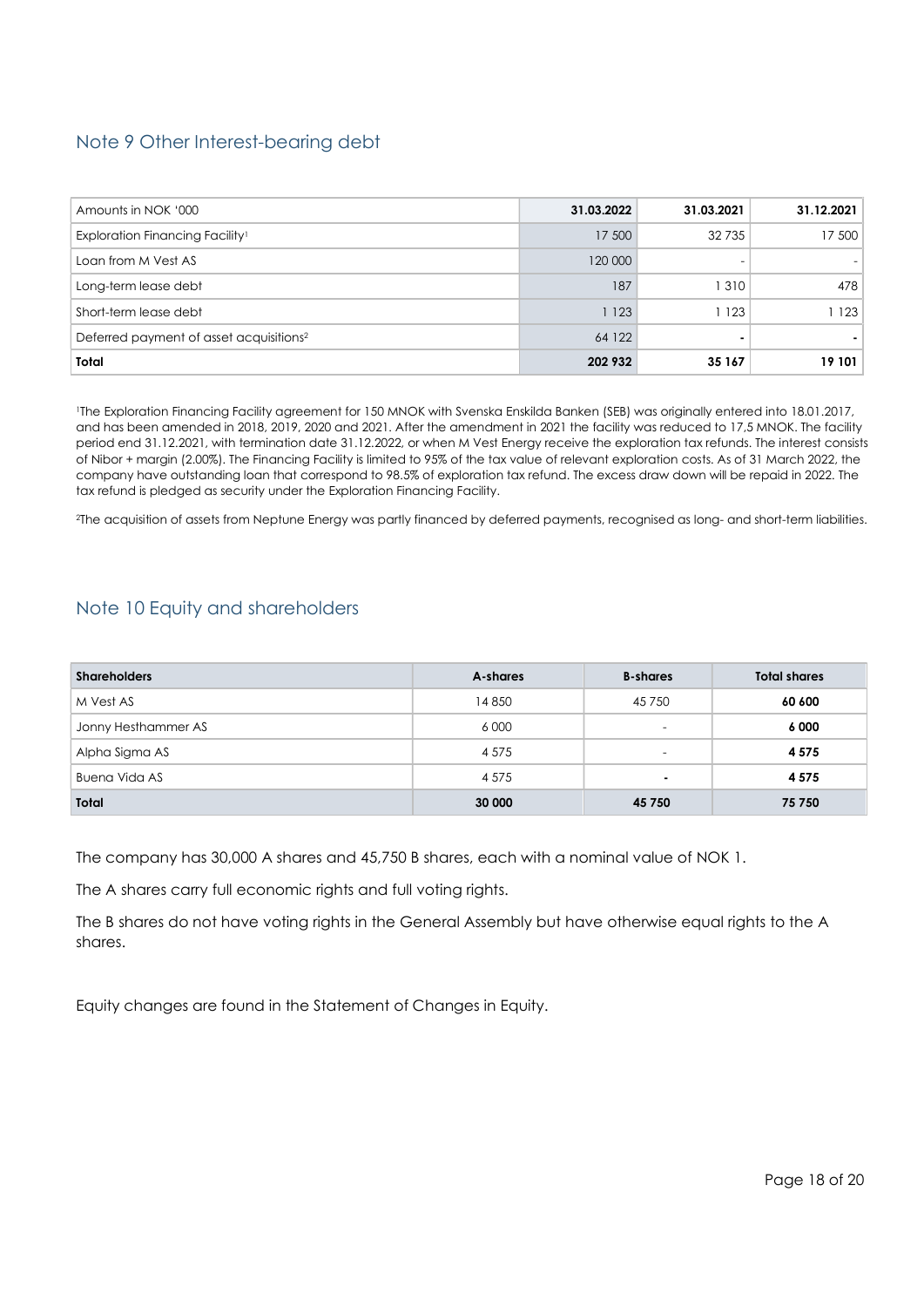# Note 11 Cash and cash equivalents

| Amounts in NOK '000                      | 31.03.2022 | 31.03.2021 | 31.12.2021 |
|------------------------------------------|------------|------------|------------|
| Bank deposits, unrestricted              | 7764       | 21 3 29    | 21 387     |
| Bank deposit, employee taxes, restricted | 619        | 662        | 2 3 1 4    |
| Total cash and cash equivalents          | 8 3 8 3    | 21991      | 23 701     |

# Note 12 Asset retirement obligations

| Amounts in NOK '000                           |         |
|-----------------------------------------------|---------|
| Provision at 1 January 2022                   |         |
| Additions                                     | 367 085 |
| Asset retirement obligations at 31 March 2022 | 367 085 |

Provisions for asset retirement obligations represent the future expected costs for close-down and removal of oil equipment and production facilities. The provision is based on the company's best estimate. The net present value of the estimated obligation is calculated using a discount rate of 7.54%. The assumptions are based on the economic environment at balance sheet date. Actual asset retirement costs will ultimately depend upon future market prices for the necessary works which will reflect market conditions at the relevant time. Furthermore, the timing of the close-down is likely to depend on when the field ceases to produce at economically viable rates. This in turn will depend upon future oil and gas prices, which are inherently uncertain.

# Note 13 Earnings per share

Earnings per share is calculated by dividing the period's profit attributable to ordinary equity holders of the company, which was NOK -4 789 605 (NOK -7 043 495 in 2021) by the period's weighted average number of outstanding ordinary shares, which was 75,750 (75,750 in 2021). There are no option schemes or convertible bonds in the company, meaning there is no difference between the ordinary and diluted earnings per share.

| Amounts in NOK                                              | 31.03.2022 | 31.03.2021  |
|-------------------------------------------------------------|------------|-------------|
| Loss for the period attributable to ordinary equity holders | (4789605)  | (7 043 495) |
| The period's average number of ordinary shares              | 75750      | 75 750      |
| Earnings per share in NOK                                   | (63)       | (93)        |